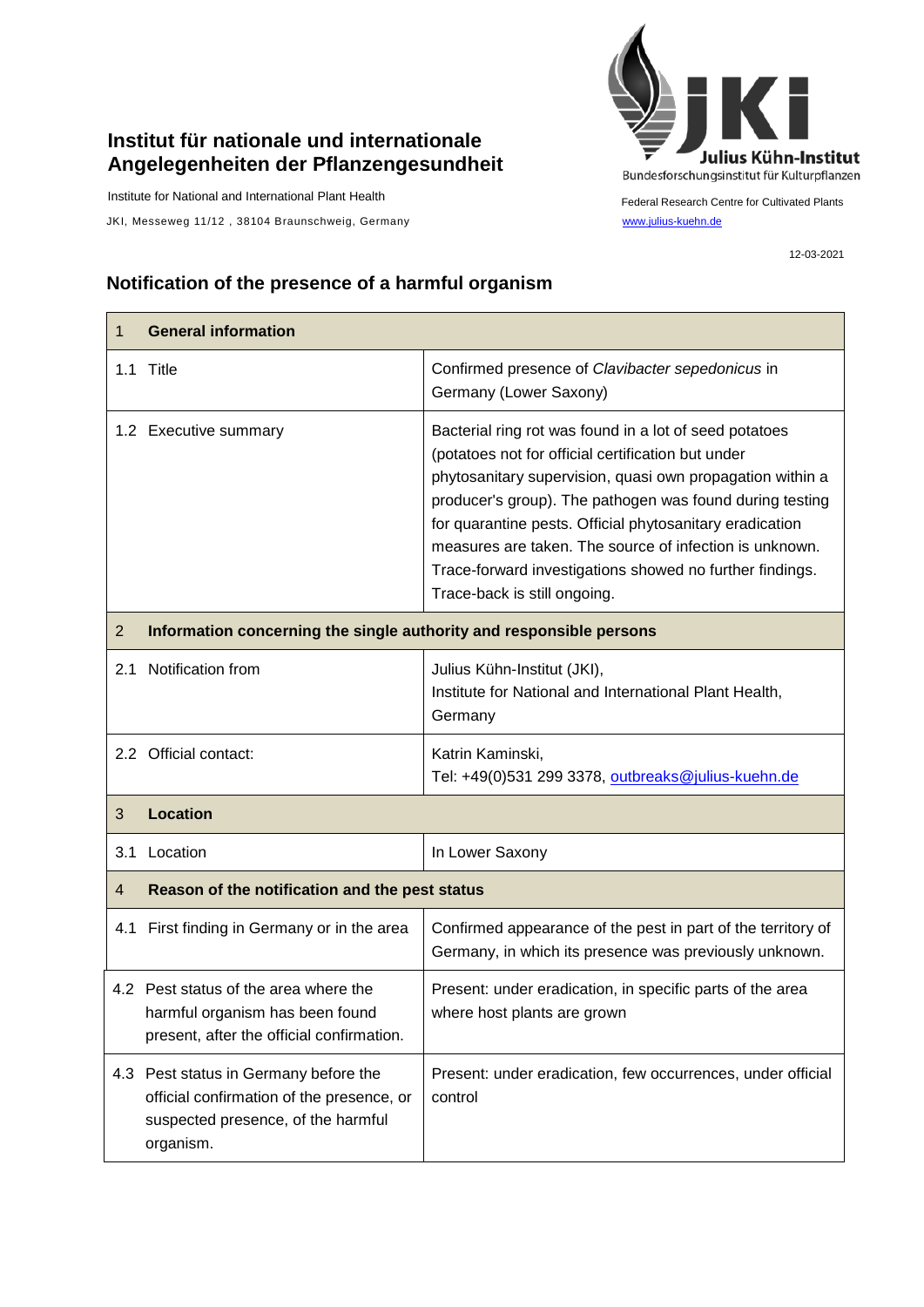|     | 4.4 Pest status in Germany after the<br>official confirmation of the presence of<br>the harmful organism. | Present: under eradication, few occurrences, under official<br>control                                                                                                               |  |
|-----|-----------------------------------------------------------------------------------------------------------|--------------------------------------------------------------------------------------------------------------------------------------------------------------------------------------|--|
| 5   | Finding, sampling, testing and confirmation of the harmful organism                                       |                                                                                                                                                                                      |  |
| 5.1 | How the presence or appearance of<br>the harmful organism was found.                                      | Phytosanitary inspection of any type.                                                                                                                                                |  |
|     | 5.2 Date of finding:                                                                                      | 27-11-2020                                                                                                                                                                           |  |
|     | 5.3 Sampling for laboratory analysis.                                                                     | Date of sampling: 14-12-2020                                                                                                                                                         |  |
|     |                                                                                                           | First suspicion arose during the official controls. Further<br>samples were taken between 11-12/14-12-2020, which led<br>to confirmation of the infestation with bacterial ring rot. |  |
|     | 5.4 Name and address of the Laboratory                                                                    | Landwirtschaftskammer Niedersachsen<br>Pflanzenschutzamt<br>Wunstorfer Landstraße 9<br>30453 Hannover<br>Germany                                                                     |  |
|     | 5.5 Diagnostic method                                                                                     | Testing method according to Directive 2006/56/EC<br>amending the Annexes of Directive 93/85/EEC on the<br>control of potato ring rot.                                                |  |
|     | 5.6 Date of official confirmation of the<br>harmful organism's identity.                                  | 02-03-2021                                                                                                                                                                           |  |
| 6   | Infested area, and the severity and source of the outbreak in that area                                   |                                                                                                                                                                                      |  |
|     | 6.1 Size and delimitation of the infested<br>area.                                                        | 5 ha                                                                                                                                                                                 |  |
|     | 6.2 Characteristics of the infested area<br>and its vicinity.                                             | Open air - production area: field (arable, pasture)<br>Plant to be (re)planted or reproduced                                                                                         |  |
|     | 6.3 Host plants in the infested area and its<br>vicinity                                                  | Solanum tuberosum                                                                                                                                                                    |  |
|     | 6.4 Infested plant(s), plant product(s) and<br>other object(s).                                           | Solanum tuberosum (5 ha)                                                                                                                                                             |  |
| 6.5 | Source of the outbreak                                                                                    | unknown                                                                                                                                                                              |  |
| 7   | <b>Official phytosanitary measures</b>                                                                    |                                                                                                                                                                                      |  |
| 7.1 | Adoption of official phytosanitary<br>measures.                                                           | Official phytosanitary measures will be taken<br>- Destruction of the infested lot<br>- Produced seed potatoes grown in the infested area are<br>forbidden to be planted             |  |